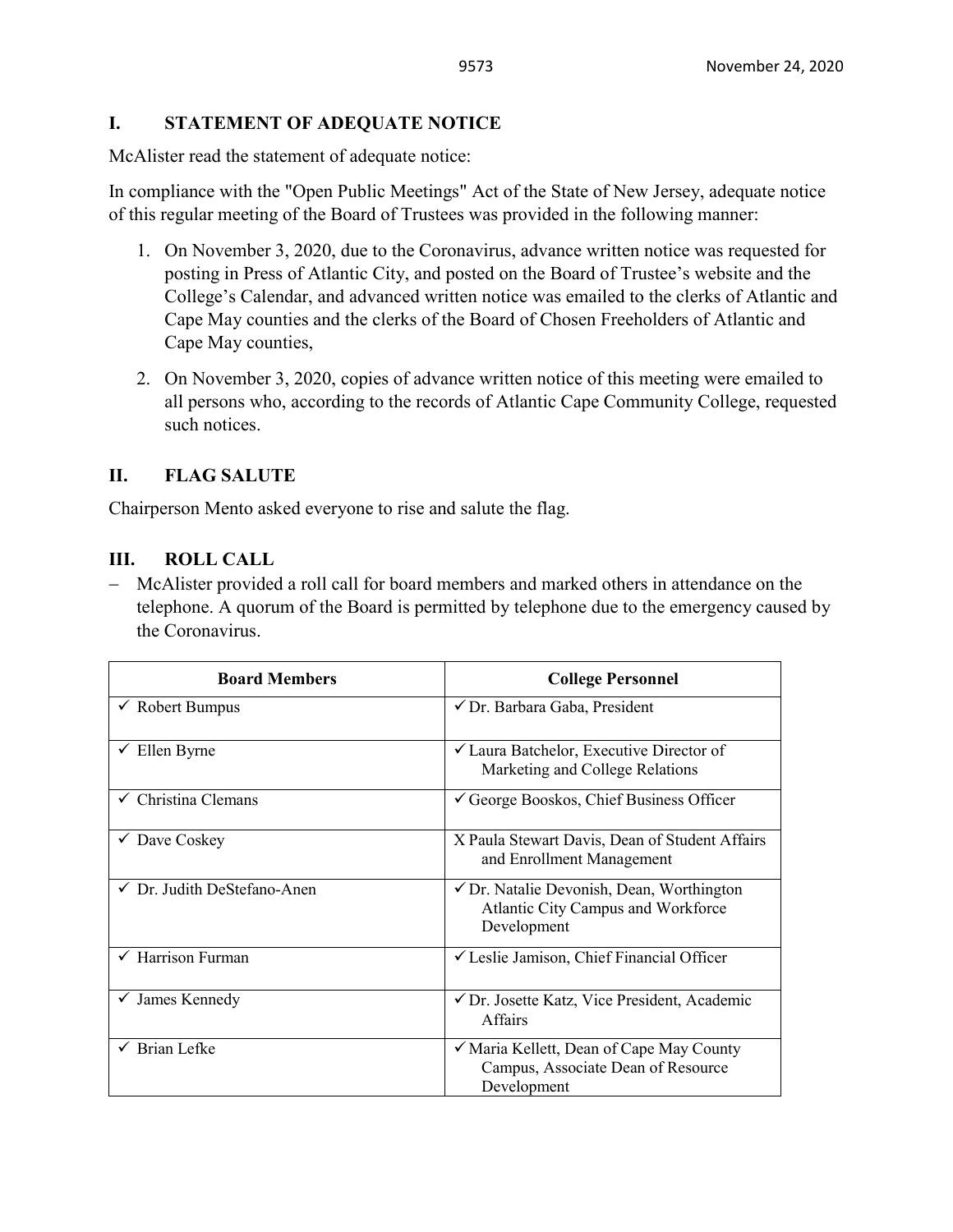| <b>Board Members</b>                                                       | <b>College Personnel</b>                                                                                                                      |  |  |
|----------------------------------------------------------------------------|-----------------------------------------------------------------------------------------------------------------------------------------------|--|--|
| $\checkmark$ Maria K. Mento                                                | $\checkmark$ Jean McAlister, Board Secretary, Chief of<br>Staff, and Dean of Resource Development                                             |  |  |
| ✔ Daniel Money                                                             | √ Dr. Vanessa O'Brien-McMasters, Dean,<br>Institutional Research, Planning &<br>Effectiveness                                                 |  |  |
| X Valerie Myland                                                           | √ John Piazza, Chief Information Officer                                                                                                      |  |  |
| $\checkmark$ Donald J. Parker                                              | ✓ Mickey Trageser, Executive Director, Human<br>Resources                                                                                     |  |  |
| $\checkmark$ Maria Ivette Torres                                           | <b>Legal Counsel</b><br>$\checkmark$ Lou Greco, Esq., Board Solicitor                                                                         |  |  |
| $\checkmark$ Helen Walsh                                                   |                                                                                                                                               |  |  |
| <b>Public in Attendance</b>                                                |                                                                                                                                               |  |  |
| $\checkmark$ Bonnie Lindaw, Chief Financial Officer,<br>County of Atlantic |                                                                                                                                               |  |  |
| <b>Faculty and Staff in Attendance</b>                                     |                                                                                                                                               |  |  |
| $\checkmark$ Dr. Denise Coulter, Dean of Liberal Studies                   | $\checkmark$ Gracellen Etherton, Senior Manager, Office<br>of the President / Board of Trustees<br><b>Operations and Resource Development</b> |  |  |
| ← Heather Peterson, Registrar, ACCCEA                                      |                                                                                                                                               |  |  |

### **IV. CALL TO ORDER**

− Chairperson Kennedy called the meeting to order at 6:15pm on November 24, 2020.

### **V. PRESIDENT'S REPORT**

Dr. Gaba discussed the following:

#### **Covid-19 Update**

- − Dr. Gaba shared local data reminding everyone that there has been a spike in cases locally and throughout the country. We have all been reminded to follow CDC Guidelines and to limit travel as much as possible during the holiday season.
- − We have been very fortunate in that we have had minimal positive cases of COVID-19 on campus. After a notification of a possible exposure, housekeeping deep cleans and sanitizes the contact areas and uses infrared light and a fogging machine to disinfect the areas.
- − Notifications of possible exposure are made to students by Student Services or Campus Deans, and notifications to faculty and staff are made by Human Resources.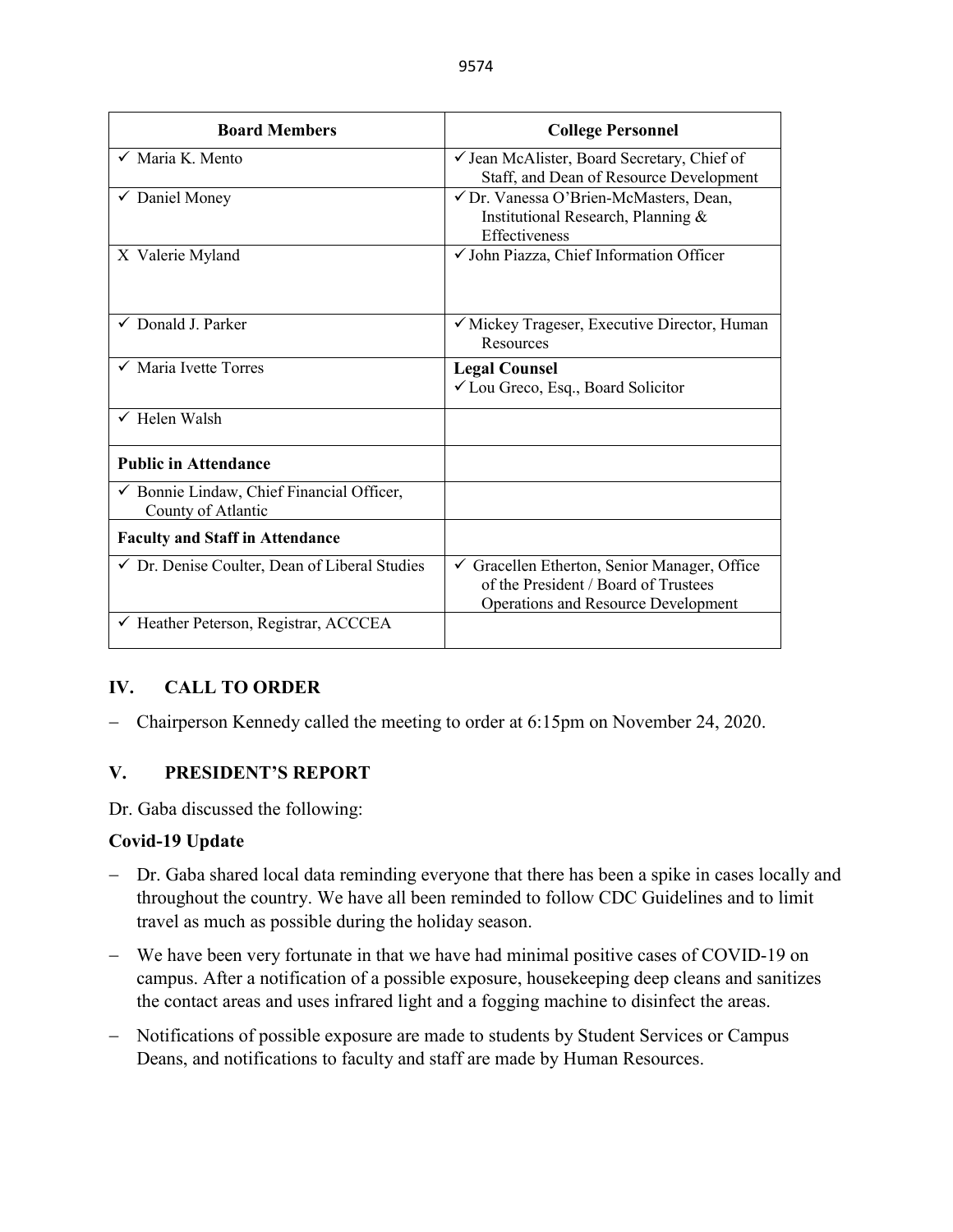− The majority of the cases we are dealing with are *third-party cases* whereby a staff member or student has been exposed but they themselves are not experiencing symptoms.

# **Grants**

− Dr. Gaba reviewed three Workforce Development grants: Foundations for Success Program (\$194,321), COVID-19 Relief Funds through the CARES Act (\$40,000), and COVID-19 Dislocated Worker Grant, NJ Endures (\$342,047)

## **Public Relations**

- − Dr. Gaba was a panelist on the Greater Atlantic City Chamber's *"Leadership Series: Creating an Innovative Workplace through Diversity and Inclusion"* on October 28. She spoke about Atlantic Cape's commitment to diversity, equity and inclusion, and strategies the college undertakes to create a more equitable institution for the entire college community.
- − Dean Kellett was a speaker on the *"Promise of Economic Development Opportunities with Medical Marijuana"* panel held on November 12. The panel discussion was facilitated by INSA, a cannabis company seeking to build a facility in Middle Township that will provide up to 100 new year-round jobs for Cape May County residents. Dean Kellett's comments were quoted in *[The Press of Atlantic City](https://pressofatlanticcity.com/news/local/could-cannabis-bring-job-boom-to-cape/article_26f70b1c-3254-55da-9d71-67e5928914f3.html?utm_medium=social&utm_source=email&utm_campaign=user-share)*.

## **Professional Studies Advisory Board**

− Dr. Gaba welcomed the Professional Studies Advisory Board at their meeting on November 13. The Advisory Board is comprised of a diverse group of representatives from partner K-12 schools, colleges, and universities, as well as leaders from local businesses and industries. She spoke about the college's response to the COVID-19 pandemic; financial aid opportunities for students, including Tuition-Free College through the Community College Opportunity Grant (CCOG); and the value of the input garnered by the advisory board participants on college programming.

# **Student Support**

*"Turkey in a Box" Food Giveaway*

− The college provided 62 complete turkey dinners for our students at all three campuses. This was a joint community effort, bringing together the college's Food Pantries, Student Engagement Department, the Atlantic Cape Community College Education Association (ACCCEA), the Community FoodBank of South Jersey, and ShopRite of Middle Township, to bring much-needed holiday cheer to our students in need.

# **Student Government Association (SGA) - New Initiatives 2020**

− In response to COVID-19 and transitioning student engagement activities to a virtual environment, the Student Government Association began a new series of "Let's Talk Tuesdays". These virtual discussions focus on topics impacting students such as diversity, social issues, professional networking, careers, and campus life.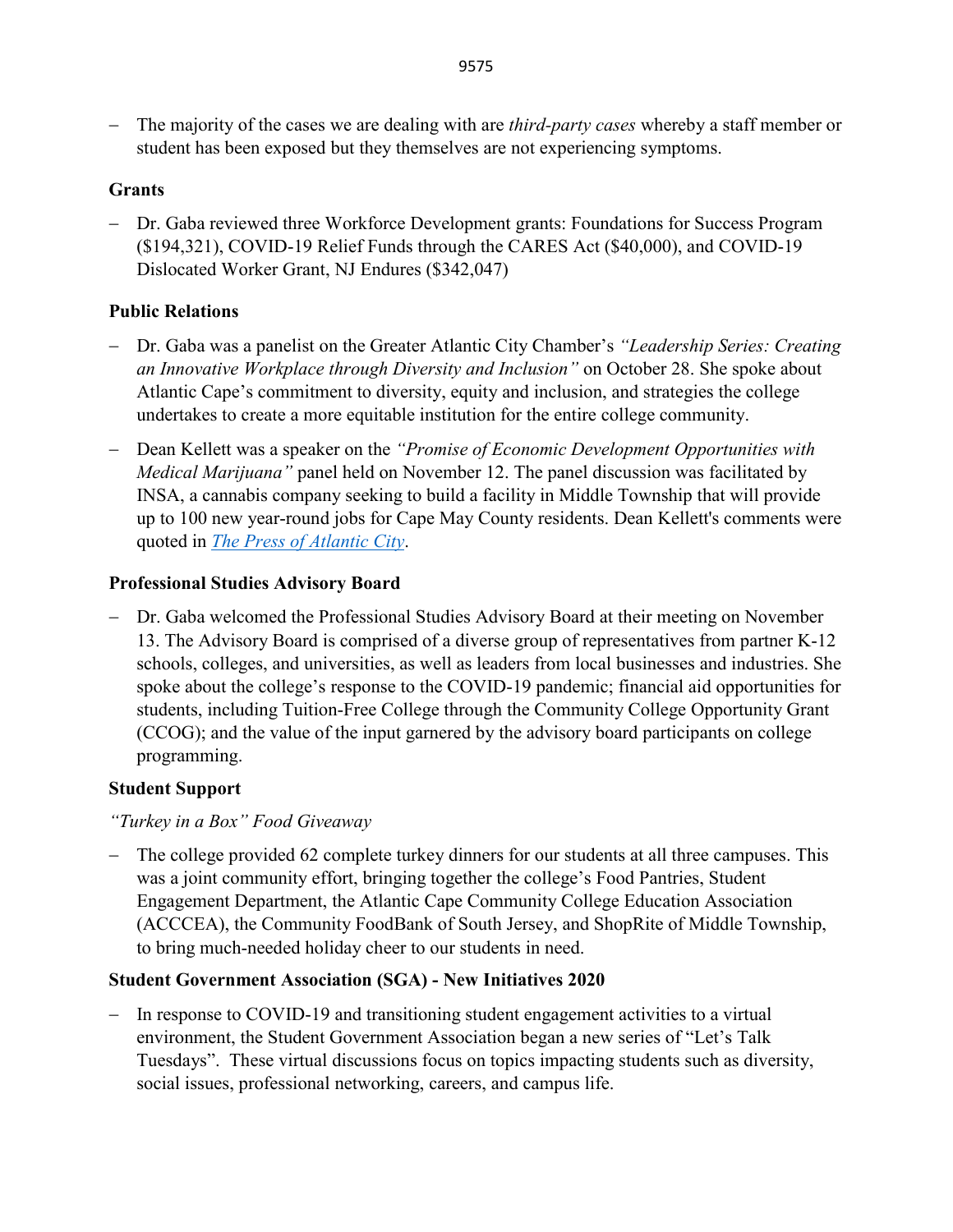− Student Engagement has hosted two sessions:

to provide students with information and engaging dialogue.

- o "Mental Health Check In: Living in A COVID World", Facilitated by Professor Kenyatta Collins with 80 students in attendance. Key topics included: COVID-19 stress - ways to cope and how to deal with the loss of a loved one; political tensions before and after the VOTE; virtual classroom stressors; anxiety and fears; triggers; what should students know/do to stay healthy and focused; and where do we go from here - finding help.
- o "VOTE, Why Though?", Facilitated by Professor Augustine Nigro with 40 students in attendance. Key topics included: the importance of voting; how to register to vote; how to vote (mail vs in-person); and sharing resources (useful websites, etc.).

#### **Foundation**

− While the annual Scramble 'Fore' Scholarships Golf Tournament was cancelled due to inclement weather, the 50/50 and Merchandise Raffles were still held on October 29. The raffle pull was videotaped and was posted on the college and Foundation Facebook pages. The raffles raised \$2,360, which contributed to the overall success of the tournament and the final total of \$48,740.

*Secretary's Note-The President's full monthly report is posted on the Board webpage.*

### **Inside the College**

- − Mr. George Booskos and Mr. John Piazza presented on "Campus Security and Public Safety".
- − Trustee Money noted that security is important and a cause for concern in these times. He noted his gratitude for the information and the college's efforts to improve security.

### **VI. COMMENTS FROM THE PUBLIC**

- Chairperson Kennedy called for comments from the public on agenda items.
- − None noted.

# **VII. CONSENT RESOLUTONS**

McAlister read the following consent resolutions.

**Res. #42** Regular Session Minutes (October 27, 2020)

#### **Res. #48**

### **Baseball Field Naming Giving Opportunities**

Baseball Field Naming Opportunities.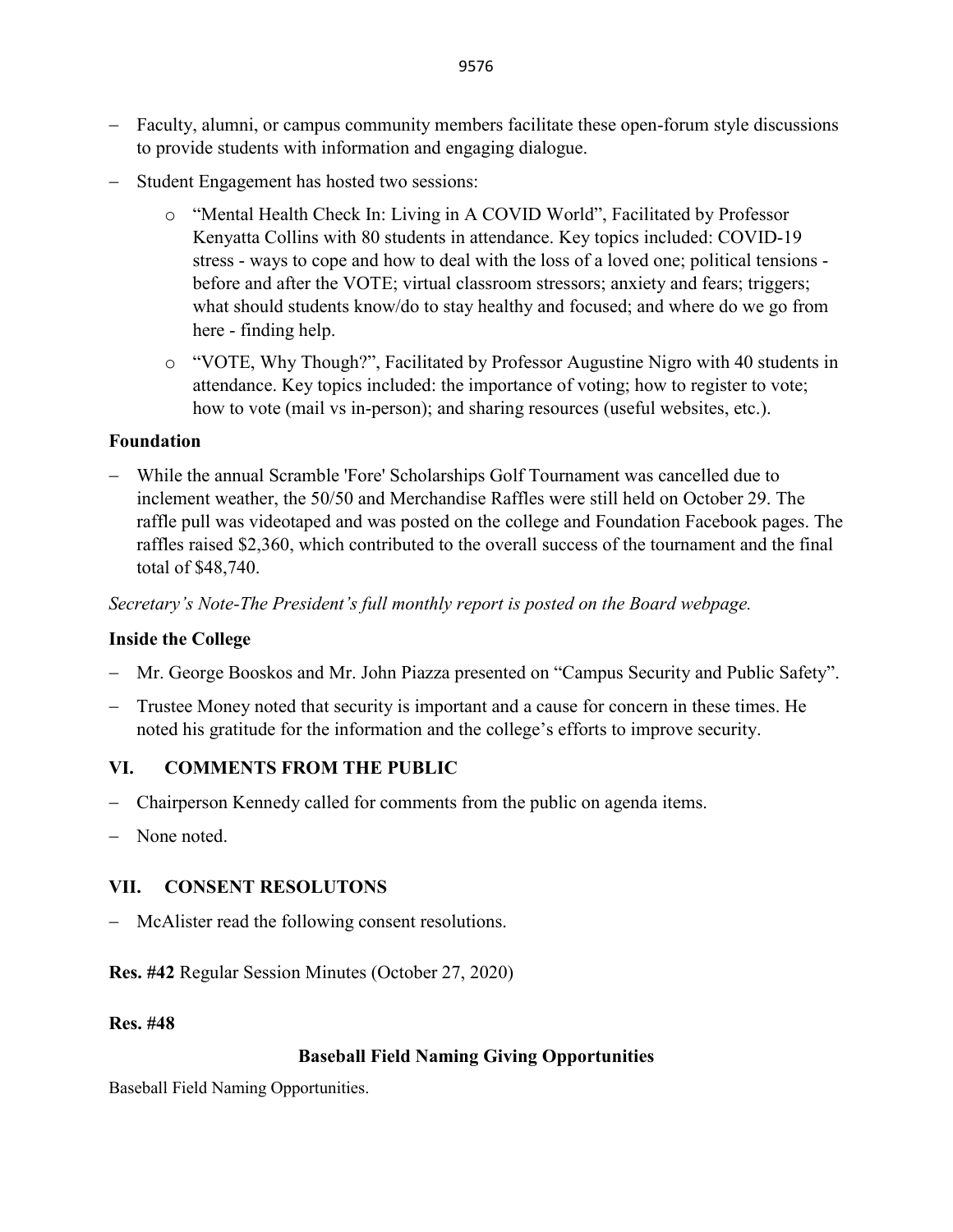#### **Res. #72 Rev.**

#### **Tuition and Fee Schedule**

Tuition and Fee Schedule for FY2021, changing the Course-Related Fees to exclude Remote sections from the Heavy Technology Course Fee (except for BIOL 250) and include those sections in the Online Course Fee.

#### **Res. #45**

| <b>Award of Bids</b> |                                                                                                                                                                                |             |  |
|----------------------|--------------------------------------------------------------------------------------------------------------------------------------------------------------------------------|-------------|--|
| <b>Number</b>        | <b>Item and Vendor Information</b>                                                                                                                                             | Amount      |  |
| Quote 2219           | Geo-Thermal Building Mechanical Services<br>Replacement and Repair Fund<br>Falasca Mechanical<br>Vineland, NJ                                                                  | \$32,520.00 |  |
| RFP 233              | Customer Relationship Management (CRM)<br><b>Community College Opportunity Grant</b><br>(CCOG) - Student Success Incentive Funding<br>(Grant Funded - Pending Budget Approval) | \$42,820.00 |  |
|                      | SalesForce, Inc.<br>San Francisco, CA<br>\$17,500.00<br>OffPrem Technology, LLC                                                                                                |             |  |
|                      | Fishers, IN<br>\$25,320.00                                                                                                                                                     |             |  |

Total \$75,340.00

#### **Res. #46**

#### **Resolution Authorizing the Award of Contract for Employee Dental Insurance**

Authorize a 1.5-year contract with Delta Dental.

### **Res. #8 Rev.**

#### **COVID-19 Dislocated Worker Grant Program**

To accept an allocation of \$342,047 from the State of New Jersey Department of Labor and Workforce Development for the COVID-19 Dislocated Worker Grant Program to address the training needs of individuals suffering job loss or substantially reduced hours due to the COVID-19 pandemic, with a grant term of September 1, 2020 – August 31, 2021.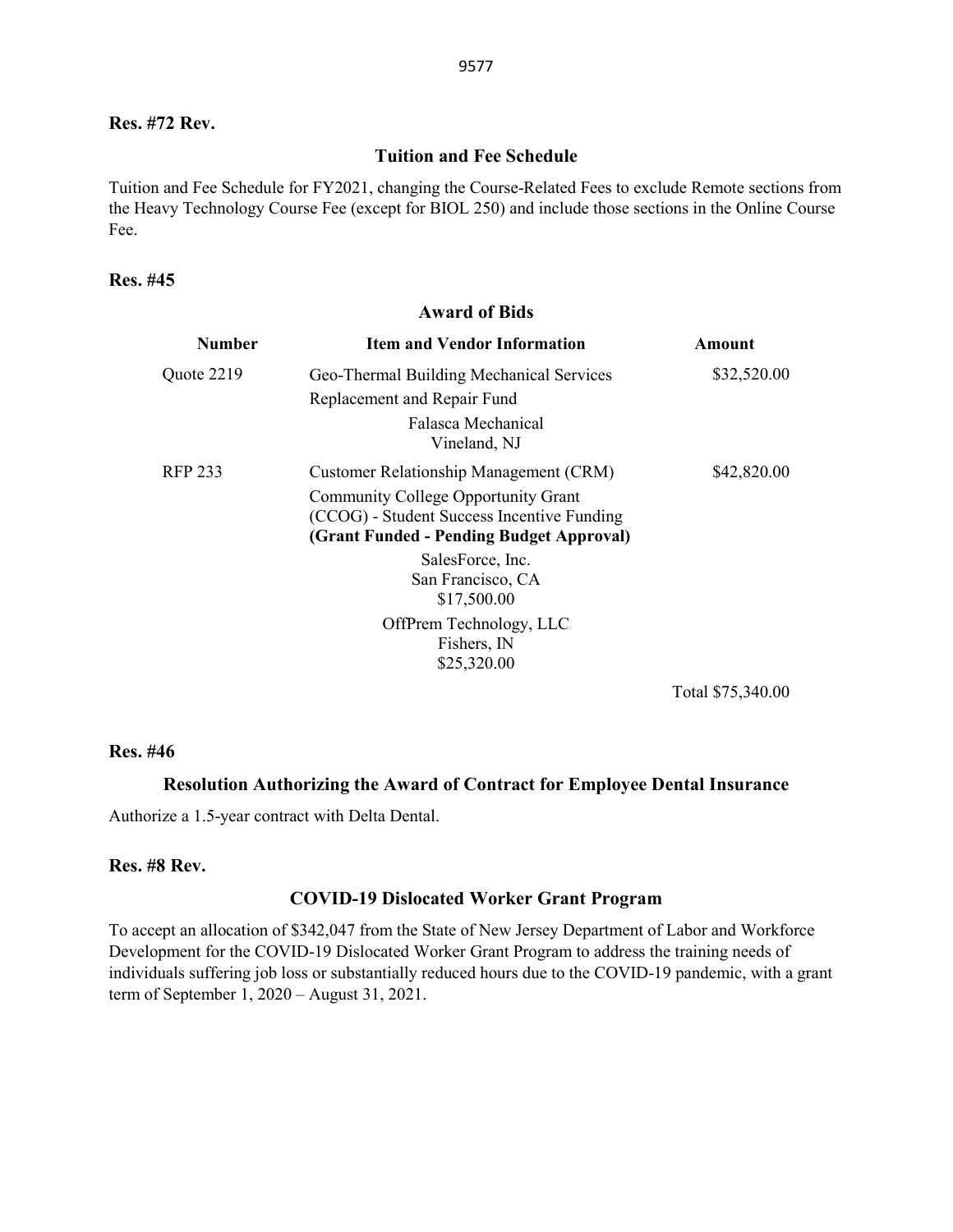#### **Res. #26 Rev.**

#### **Strengthening Community Colleges Training Grants Program**

To participate as a subgrantee applicant in Rowan College of South Jersey's application to the U.S. Department of Labor, Employment and Training Administration's Strengthening Community Colleges Training Grants Program to expand community colleges' ability to meet labor market demand for a skilled workforce, accepting an allocation of \$822,192 over the grant term of 48 months with an anticipated start date of January 1, 2021.

### **Res. #95 Rev.**

## **CARES ACT Higher Education Emergency Relief Fund - Strengthening Institutions Program**

To accept an additional \$2,242 for a total allocation of \$194,701 from the Higher Education Emergency Relief Fund - Strengthening Institutions Program (CFDA Number 84.425M) over the grant term of May 6, 2020 - May 5, 2021.

#### **Res. #50**

### **Student Success Incentive Funding to County Colleges to Support the Goals of the Community College Opportunity Grant (CCOG) Program**

To submit an application to and accept an allocation from the New Jersey Office of the Secretary of Higher Education for the Student Success Incentive Funding to County Colleges to Support the Goals of the Community College Opportunity Grant (CCOG) Program, requesting a grant of up to \$265,000 with a grant term of July 1, 2020 – June 30, 2021.

#### **Res. #52**

### **To Apply for College Readiness Now VII Grant Funds**

To enter into a Memorandum of Understanding with NJCCC and the Office of the Secretary of Higher Education for the implementation of the College Readiness Now VII Project, with a grant award of \$36,929 and a grant term of December 2020 – August 20, 2021.

#### **Res. #15A**

### **Coronavirus Relief Fund (CRF)**

To submit an application to and accept an allocation of \$849,664.28 from the Office of the Secretary of Higher Education (OSHE) for the Coronavirus Relief Fund (CRF).

#### **Res. #54** Executive Session

− Trustee Money motioned to approve consent resolutions; Trustee Coskey seconded.

#### ROLL CALL: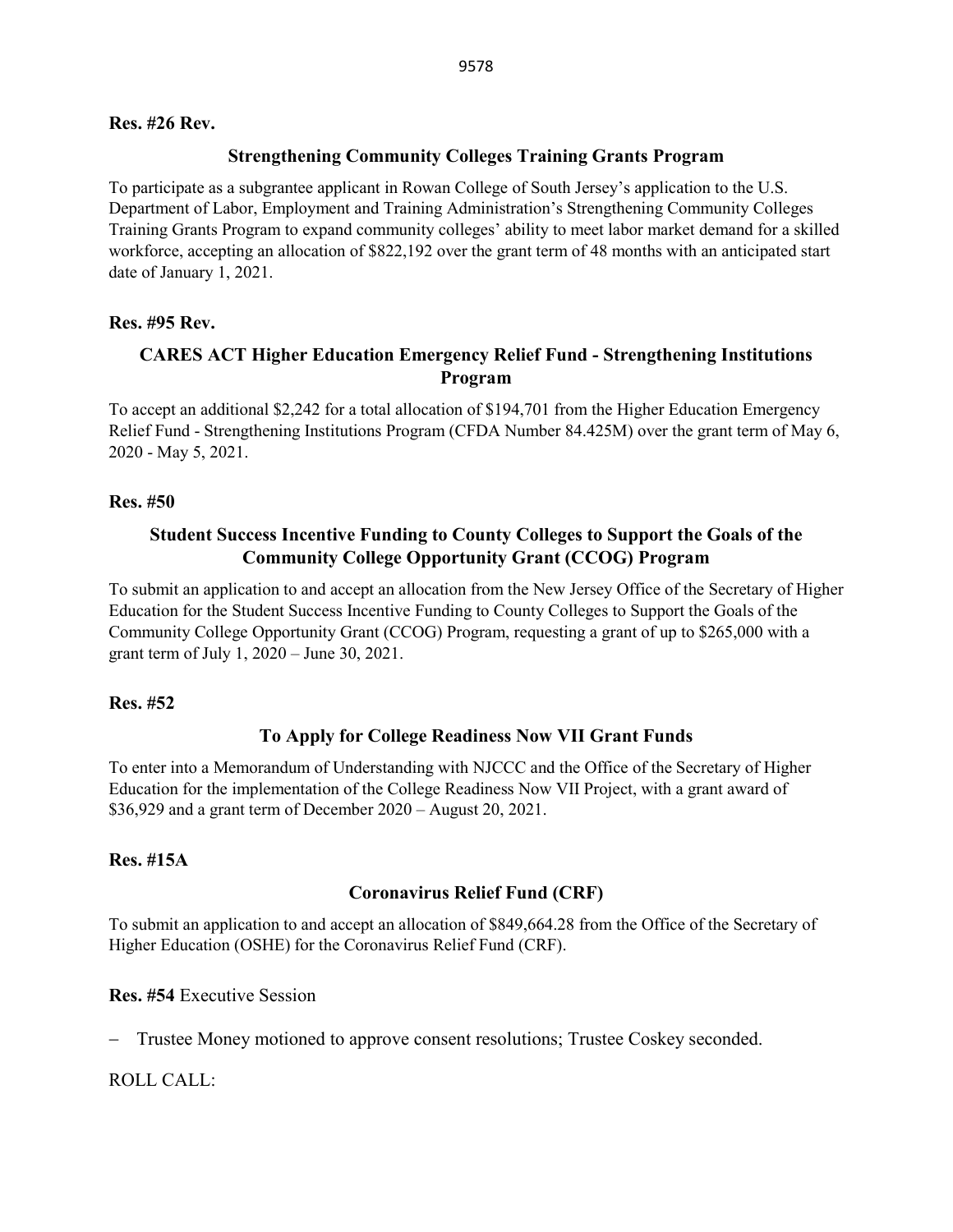ALL AYES NO NAYS NO ABSTENTIONS

Motion carried.

### **VIII. BUDGET REPORT**

Trustee Money reported under Resolution #2 and Res. #43 – Regular Resolutions.

### **IX. REGULAR RESOLUTIONS**

**Res. #2** FY20 Draft Financial Statement for twelve months ended June 30, 2020 as of November 12, 2020.

Trustee Money stated the following:

- − As of this draft report, the College has earned 99.28% of budgeted revenues and expensed 95.41% of budgeted expenses. The State published the PERS Employer Billing which is now reflected in this FY20 Board Report.
- − Management expects that there will be a positive net margin for FY20. The final net margin will be dependent on final closing entries and audit. The financial statement audit has begun but is in preliminary stages.
- − Note: The PDF of the 'FY20 Enrollment Audit' was included in tonight's Board packet. The report was submitted to the State on November 2nd.
- − Trustee Byrne motioned to approve Resolution #2; Trustee Torres seconded.

ROLL CALL:

ALL AYES NO NAYS NO ABSTENTIONS

Motion carried.

**Res. #43** FY21 Financial Statement for four months ended October 31, 2020.

Trustee Money stated the following:

As of October 31, 2020, the College has earned 43% of budgeted revenues and expended 33% of budgeted expenditures. Revenue is tracking -8.5% down from this time last year, but expenditures are also tracking lower at -10.2%, trending to be within the approved FY21 margin. Over \$140,000 in tuition and fee revenue was realized in the month of October for the late start session beginning at the end of October. Cumulative Summer and Fall tuition and fee revenue is (-\$750,000) below budget. The College has implemented strategies to help mitigate the revenue shortfall.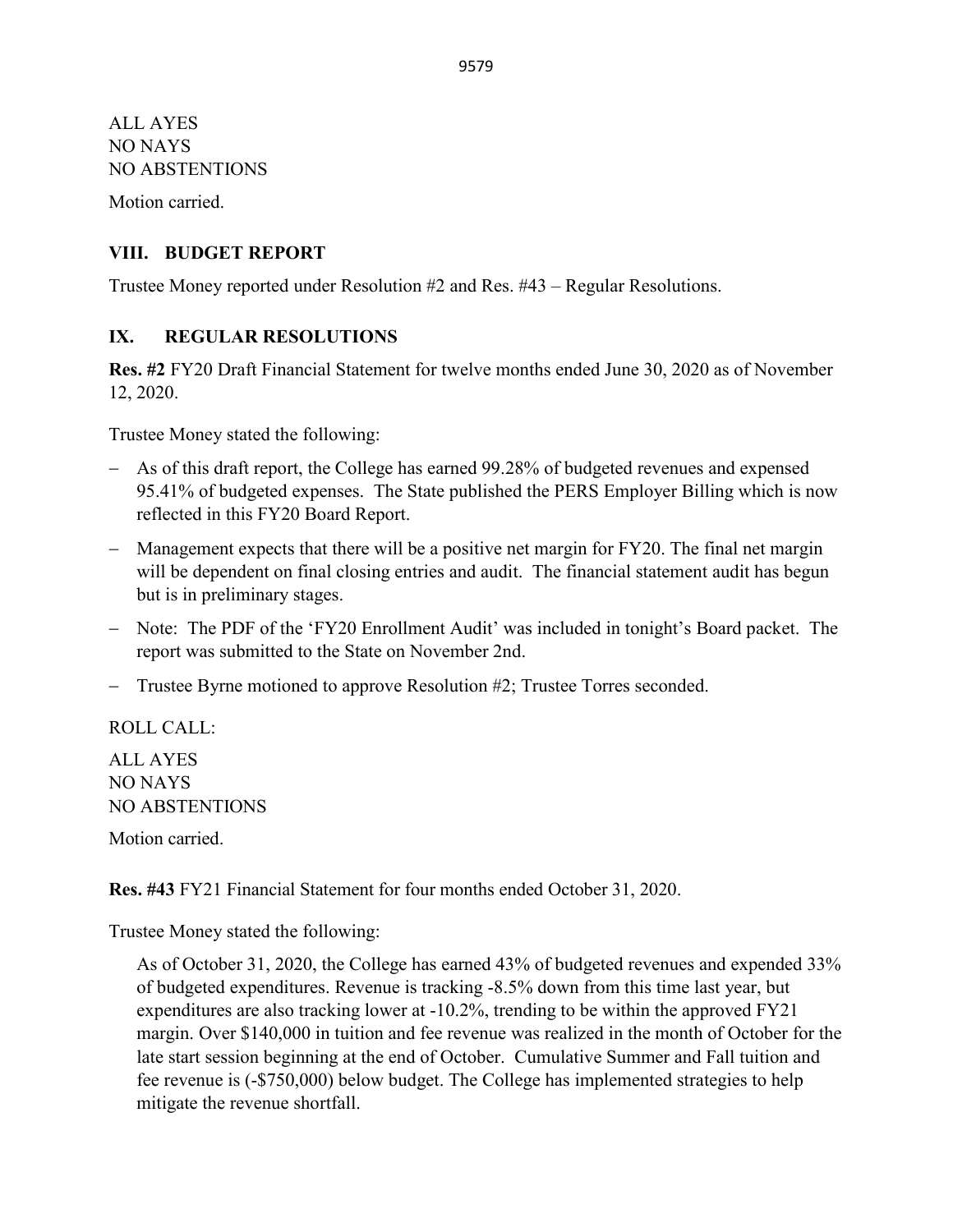− Trustee Parker motioned to approve Resolution #43, Trustee Byrne seconded.

ROLL CALL: ALL AYES NO NAYS NO ABSTENTIONS

Motion carried.

#### **Res. #51**

### **Securing Our Children's Future Bond Act**

To submit an application to the NJ Office of the Secretary of Higher Education for the Securing Our Children's Future Bond Act – County College Career and Technical Education Program Expansion Grant program, requesting a grant of \$4 million with a 25% match from non-state sources, in order to construct and/or expand classrooms, laboratories, libraries, computer facilities, and other academic structures to increase Career and Technical Education (CTE) program capacity, with a grant term of approximately June 1, 2021 – May 31, 2022.

− Trustee Parker motioned to approve Resolution #51, Trustee Bumpus seconded.

ROLL CALL:

ALL AYES NO NAYS NO ABSTENTIONS

Motion carried.

#### **Res. #53**

#### **Fund Balance Transfer**

Transfer of \$333,500 from the FY20 year-end unrestricted fund balance to the unrestricted Plant Fund.

− Trustee Bumpus motioned to approve Resolution #53, Trustee Torres seconded.

ROLL CALL:

ALL AYES NO NAYS NO ABSTENTIONS

Motion carried.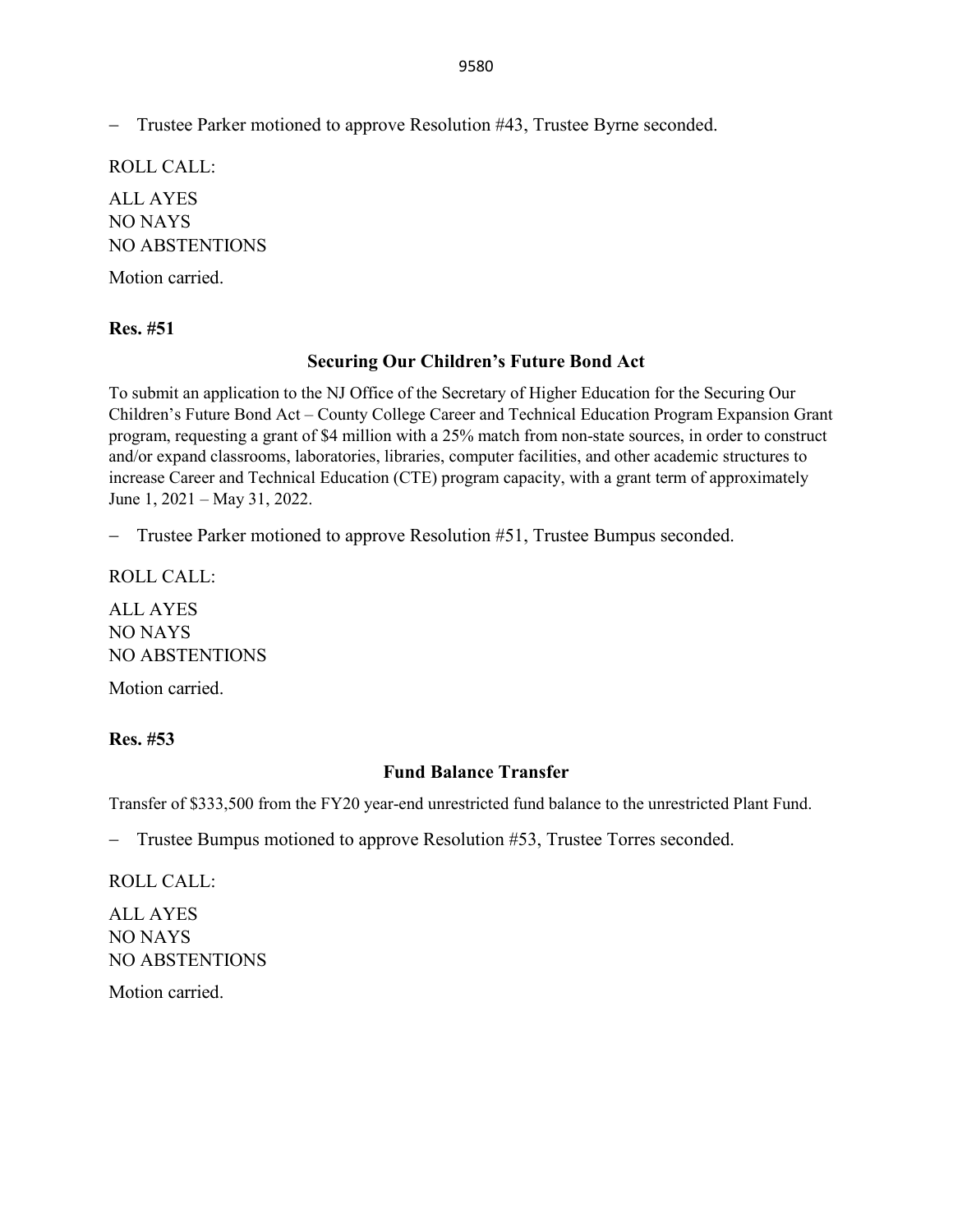#### **Personnel Action**

*Appointments* - **Kim Weber**, Senior Clerk, Perishable Storeroom, at a salary of \$32,352 effective November 30, 2020; **Apryl Johnson**, Administrative Assistant, Worthington Atlantic City Campus, at a salary of \$40,000 effective November 30, 2020; **Aigner Holmes**, Assistant Director, Center for Student Success/Director EOF at a salary of \$65,636 effective after November 30, 2020; **Anthony Esposito**, Assistant Professor, Small UAS Aircraft Instructor at a salary of \$56,625 effective January 1, 2021 *(Grant Funded).*

*Extension of Appointment -* **Kasey Dunlap**, extension of appointment as temporary fulltime Financial Aid Specialist through February 5, 2021.

*Promotion -* **April Wolff**, promoted from Information Technology Technician to Network Specialist at a salary of \$38,367 effective November 30, 2020.

*Reclassification/Salary Change -* **Josh Carroll**, Master Technician, Instructional Technology is recommended for Reclassification in salary only with a 5% increase from \$63,407 to \$66,577 effective December 1, 2020 with a stipend equal to 5% of salary prorated from July 2020 to November 30, 2020.

*Resignation* - **Michele Trageser**, Executive Director of Human Resources, effective on or before January 31, 2021.

− Trustee Bumpus motioned to approve Resolution #44; Trustee Walsh seconded.

ROLL CALL:

ALL AYES NO NAYS NO ABSTENTIONS

Motion carried.

#### **Res. #44A**

#### **Retirement of Regina Van Epps, Associate Professor of English**

To acknowledge the retirement of **Regina Van Epps**, Associate Professor, English, effective January 1, 2021.

#### **Res. #44B**

#### **Retirement Charita McClain, Human Resources Administrative Secretary**

To acknowledge the retirement of **Charita McClain**, Human Resources Administrative Secretary, effective January 1, 2021.

#### **Res. #44C**

#### **Retirement of Jed Soifer, Associate Professor of Physics and Mathematics**

To acknowledge the retirement of **Jed Soifer**, Associate Professor of Physics and Mathematics, effective January 1, 2021.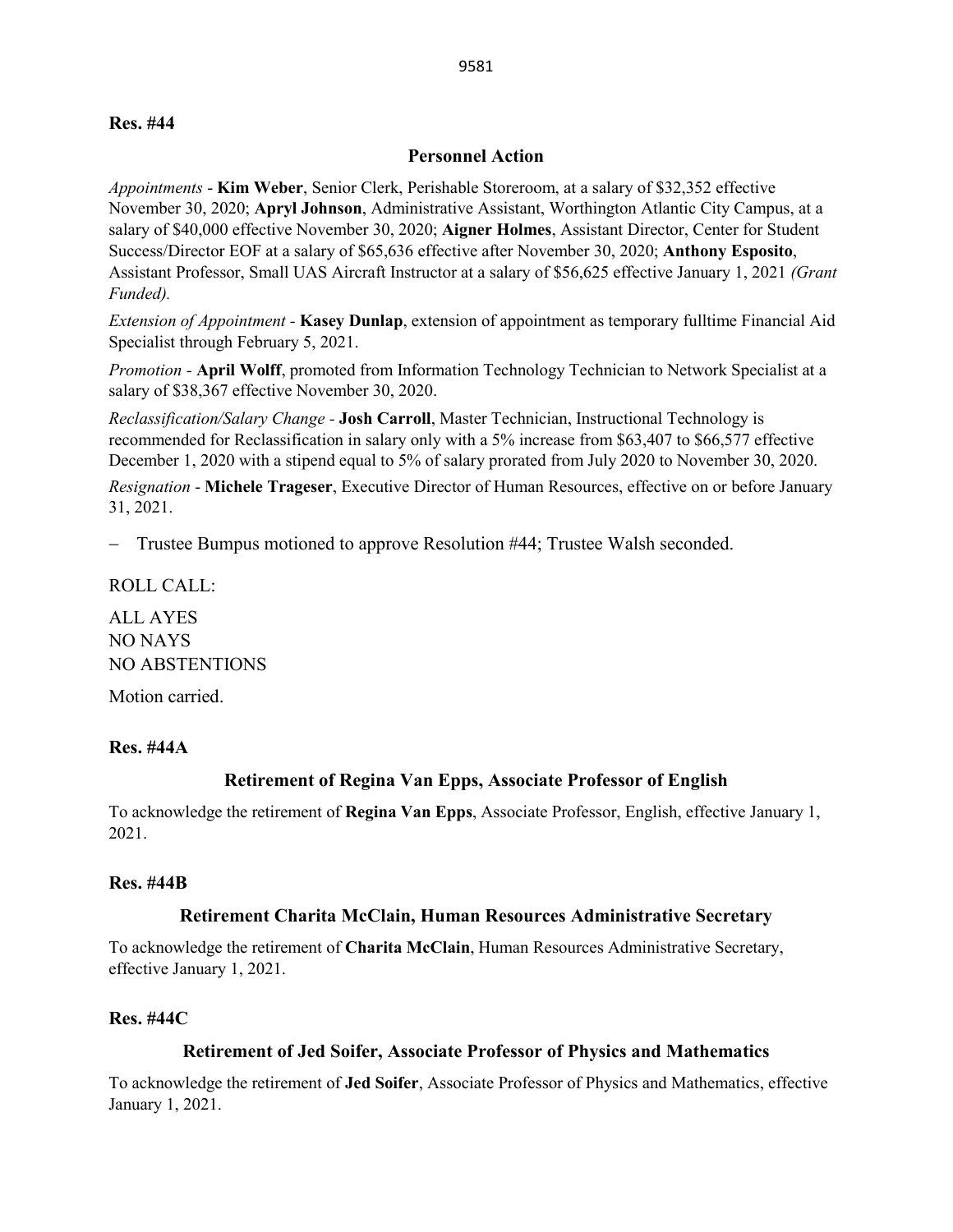- − Trustee Torres noted that these three retirees represent 106 years of distinguished service to the college and our students. Trustee Torres thanked each retiree on behalf of the Board of Trustees.
- − Trustee Byrne motioned to approve Resolution #44A-C; Trustee Money seconded.

# ROLL CALL: ALL AYES NO NAYS NO ABSTENTIONS

Motion carried.

### **Res. #47**

## **Trustee Brian Lefke Achieves 25 Years of Service**

To congratulate **Trustee Brian Lefke** on reaching the milestone of 25 years of service on the Board and for receiving the New Jersey Council of County College's Trustee Spotlight Award; extend appreciation for his many contributions to the Board, the College, and its students; and thank him for his continued service and support of Atlantic Cape.

- − Trustee Walsh noted Trustee Lefke's service on the Presidential Search Committees.
- − Trustee Parker spoke about Trustee Lefke's participation in the Presidential Inauguration.
- − Trustee Torres thanked Trustee Lefke for his expertise that he shares generously with his fellow Trustees.
- − Trustee Lefke stated that the college has come a long way in the past 25 years, but he is particularly proud of the capital program. The highlights of his service have been his work with the staff at the college and with his colleagues on the Board, as well as seeing the students' accomplishments at Commencement.
- − Trustee Parker motioned to approve Resolution #47; Trustee Byrne seconded.

### ROLL CALL:

ALL AYES NO NAYS NO ABSTENTIONS

Motion carried.

# **X. COMMITTEE REPORTS**

PERSONNEL AND BOARD DEVELOPMENT

− There was no report under the Cunningham-Ruiz Bill.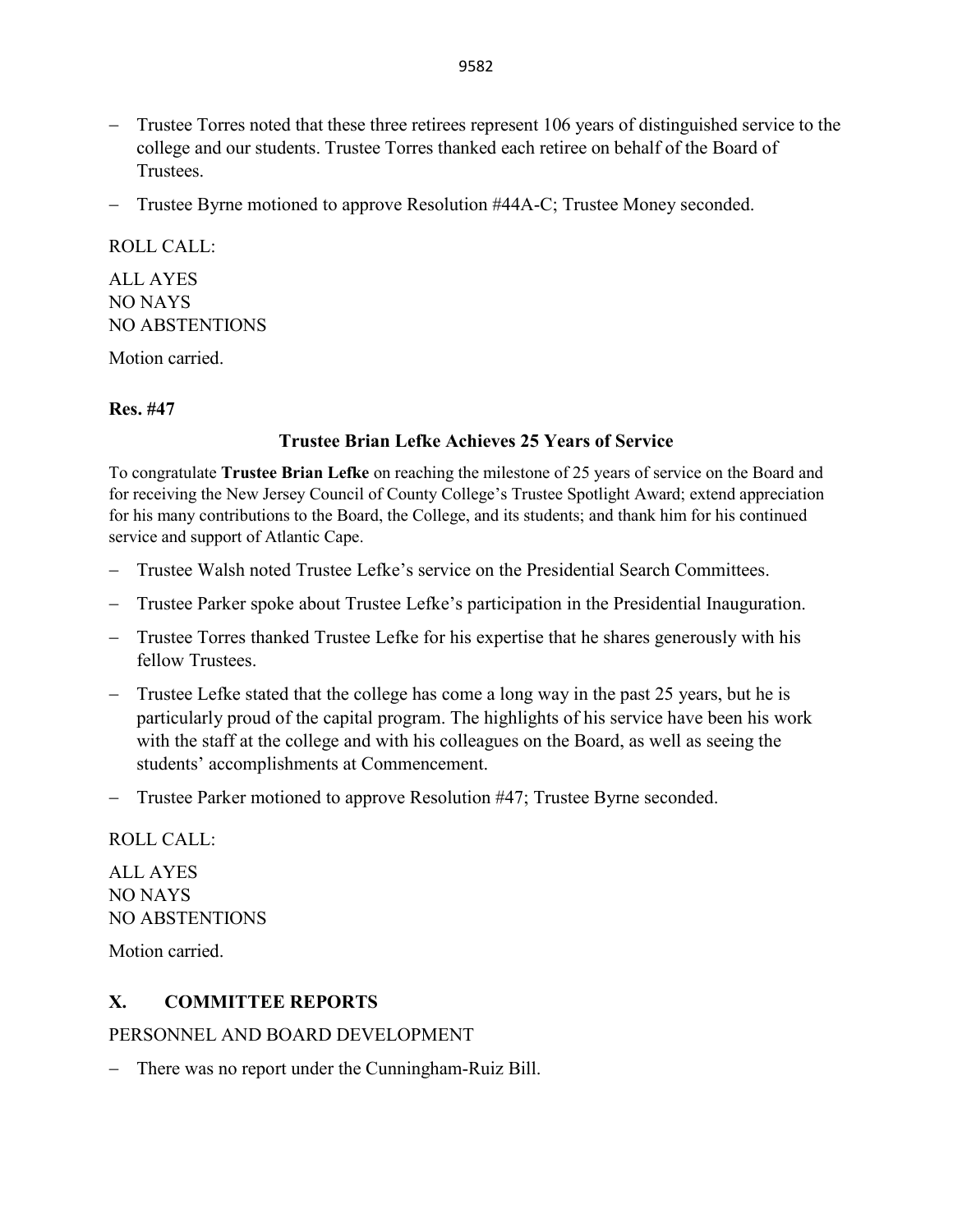### **XI. FOUNDATION REPORT**

- − Trustee Furman reported on behalf of the Foundation.
- − Giving Tuesday is December 1. Please consider giving to the Foundation during this national day of giving for student scholarships, emergency fund, or the baseball field renovation project. You may give in honor or memory of someone special. I am hoping for 100% Board participation. Thank you in advance. Please go to atlantic.edu/give to find out more. Thank you to the Trustees who have already given.
- − The Foundation is beginning to work on the baseball field renovation project and its capital campaign. The Naming Opportunities approved this evening will be sent to potential donors after the holidays. Spiezle Architects has agreed to do the architectural design of the dugouts as an in-kind sponsorship.

## **XII. NEW JERSEY COUNCIL OF COUNTY COLLEGES (NJCCC)**

- − Dr. Gaba reported the following:
- − Dr. Aaron Fichtner (President of the New Jersey Council of County Colleges), Dr. Gaba, and several other community college presidents attended a briefing with Cynthia Hogan, Senior Advisor to the Biden-Harris Transition Team. Also on the call were senior executives of companies across the country. Ms. Hogan provided unique insights into the operations and priorities of the Biden-Harris transition. She also discussed what the first 100 days of the Biden administration could look like, potential cabinet members, and President-elect Biden's initiatives impacting the business community.
- − Dr. Gaba is now serving as the Chair of the New Jersey Council of County Colleges Statewide Presidents Meetings.

### **XIII. OTHER BUSINESS**

− None noted.

### **XIV. COMMENTS FROM THE PUBLIC**

- − Heather Peterson spoke about the "Turkey in a Box" giveaway that provided 60 Thanksgiving meals to our students in need. Peterson thanked Jean McAlister for coordinating the donation of turkeys. The ACCCEA donated the sides, and the FoodBank of South Jersey also provided donations. Peterson noted this was a great partnership to help meet the basic needs of our students, and the ACCCEA hopes to partner again in the future to help our community.
- − Trustee Money also noted the need to help the community during this time.

### **XV. ADJOURNMENT**

− At 7:00 pm, Trustee Money motioned to adjourn; Trustee Torres seconded.